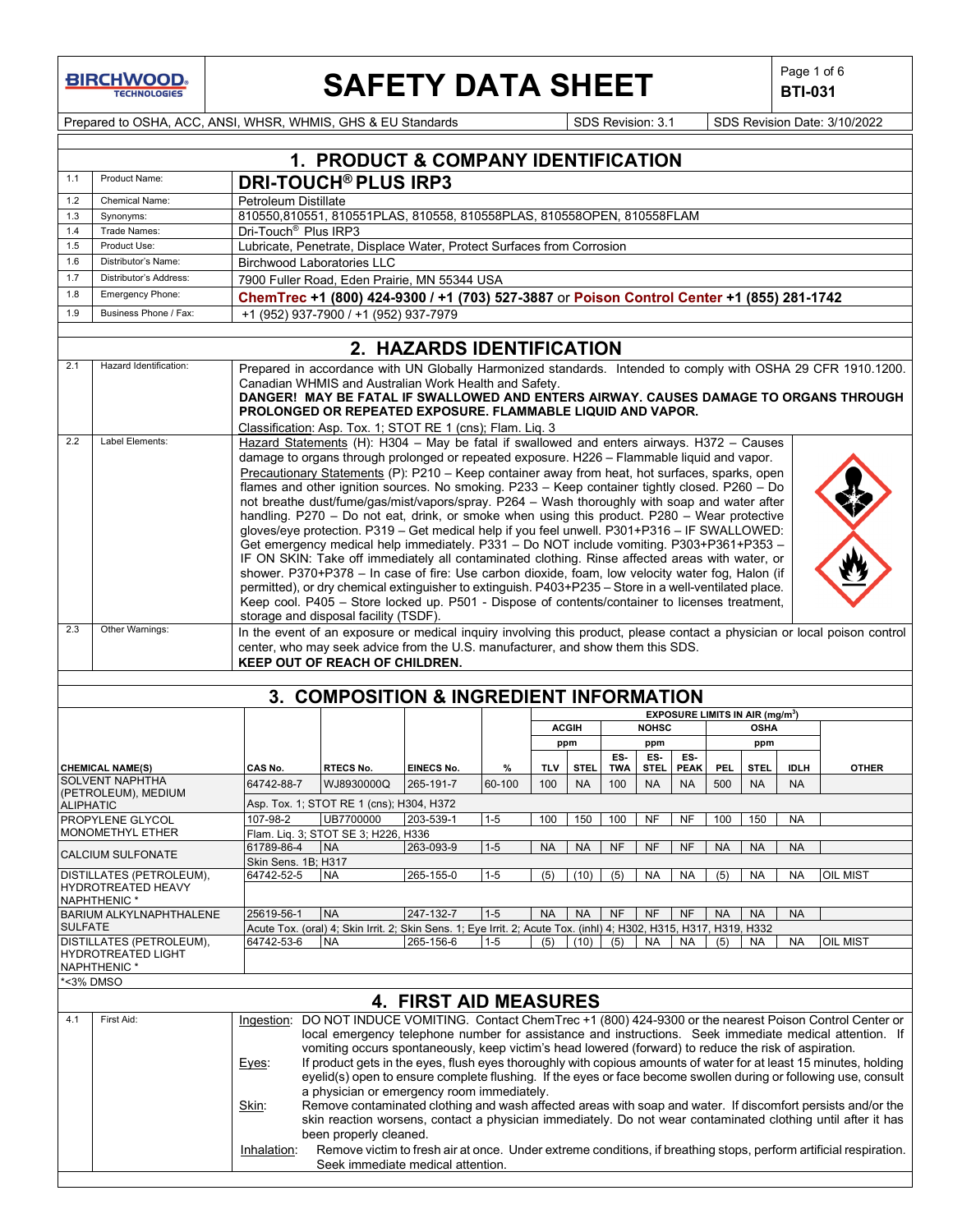**BIRCHWOOD** 

# **SAFETY DATA SHEET**  $\left|\begin{array}{c} \text{Page 2 of 6} \\ \text{BIT-031} \end{array}\right|$

**BTI-031**

Prepared to OSHA, ACC, ANSI, WHSR, WHMIS, GHS & EU Standards Superiorism: 3.1 SDS Revision: 3.1 SDS Revision Date: 3/10/2022

|            |                                                      | 4. FIRST AID MEASURES - cont'd                                                                                                                                                                                                             |                                                                                                                                                                     |               |               |                    |                             |             |             |             |              |
|------------|------------------------------------------------------|--------------------------------------------------------------------------------------------------------------------------------------------------------------------------------------------------------------------------------------------|---------------------------------------------------------------------------------------------------------------------------------------------------------------------|---------------|---------------|--------------------|-----------------------------|-------------|-------------|-------------|--------------|
| 4.2        | Effects of Exposure:                                 | Irritation upon direct contact.<br>Eyes:                                                                                                                                                                                                   |                                                                                                                                                                     |               |               |                    |                             |             |             |             |              |
|            |                                                      | Skin:<br>Irritation and possible dermatitis.<br>Irritation to the gastrointestinal tract. Aspiration of mineral oil into the lungs can cause chemical pneumonia.<br>Ingestion:                                                             |                                                                                                                                                                     |               |               |                    |                             |             |             |             |              |
|            |                                                      | Inhalation:<br>Inhalation of high vapor concentrations may cause central nervous system effects, and symptoms such as                                                                                                                      |                                                                                                                                                                     |               |               |                    |                             |             |             |             |              |
|            |                                                      | headache, dizziness, and disorientation.                                                                                                                                                                                                   |                                                                                                                                                                     |               |               |                    |                             |             |             |             |              |
| 4.3        | Symptoms of Overexposure:                            | Redness, burning, irritation, and swelling around eyes.<br>Eyes:                                                                                                                                                                           |                                                                                                                                                                     |               |               |                    |                             |             |             |             |              |
|            |                                                      | Skin:<br>Redness, burning, itching, rash, and scaling of the skin (dermatitis).                                                                                                                                                            |                                                                                                                                                                     |               |               |                    |                             |             |             |             |              |
|            |                                                      | Nausea, vomiting, severe abdominal pain.<br>Ingestion:                                                                                                                                                                                     |                                                                                                                                                                     |               |               |                    |                             |             |             |             |              |
| 4.4        | Acute Health Effects:                                | Inhalation:<br>Coughing, wheezing, swelling of throat, irritation in mucous membranes, difficulty breathing.<br>May be fatal if swallowed and enters airways. May cause an allergic skin reaction. May be harmful if swallowed. Breathing  |                                                                                                                                                                     |               |               |                    |                             |             |             |             |              |
|            |                                                      |                                                                                                                                                                                                                                            |                                                                                                                                                                     |               |               |                    |                             |             |             |             |              |
| 4.5        | Chronic Health Effects:                              |                                                                                                                                                                                                                                            | of high vapor concentrations may cause headaches, stupor, irritation of throat and eyes, and kidney effects.<br>May damage the nervous system, kidney and/or liver. |               |               |                    |                             |             |             |             |              |
| 4.6        | Target Organs:                                       | Eyes, skin, lungs.                                                                                                                                                                                                                         |                                                                                                                                                                     |               |               |                    |                             |             |             |             |              |
| 4.7        | <b>Medical Conditions</b><br>Aggravated by Exposure: | Persons with pre-existing central nervous system (CNS) disease,                                                                                                                                                                            |                                                                                                                                                                     |               |               |                    | <b>HEALTH</b>               |             |             |             | 1            |
|            |                                                      | neurological conditions, skin disorders, chronic respiratory diseases,                                                                                                                                                                     |                                                                                                                                                                     |               |               |                    | <b>FLAMMABILITY</b>         |             |             |             | 2            |
|            |                                                      | or impaired liver or kidney function should avoid exposure.                                                                                                                                                                                |                                                                                                                                                                     |               |               |                    | <b>PHYSICAL HAZARDS</b>     |             |             |             | 0            |
|            |                                                      |                                                                                                                                                                                                                                            |                                                                                                                                                                     |               |               |                    |                             |             |             |             | в            |
|            |                                                      |                                                                                                                                                                                                                                            |                                                                                                                                                                     |               |               |                    | <b>PROTECTIVE EQUIPMENT</b> |             |             |             |              |
|            |                                                      |                                                                                                                                                                                                                                            |                                                                                                                                                                     |               |               |                    | <b>EYES</b>                 | <b>SKIN</b> |             |             |              |
|            |                                                      | <b>5. FIREFIGHTING MEASURES</b>                                                                                                                                                                                                            |                                                                                                                                                                     |               |               |                    |                             |             |             |             |              |
| 5.1        | Fire & Explosion Hazards:                            | <b>WARNING! Flammable liquid and vapor.</b> High heat will cause product to boil, evolving vapor that                                                                                                                                      |                                                                                                                                                                     |               |               |                    |                             |             |             |             |              |
|            |                                                      | could cause explosive rupture of closed containers. Avoid all ignition sources such as sparks, heat                                                                                                                                        |                                                                                                                                                                     |               |               |                    |                             |             |             |             |              |
|            |                                                      | and open flames. Product or residue can ignite explosively.                                                                                                                                                                                |                                                                                                                                                                     |               |               |                    |                             |             |             |             |              |
| 5.2        | <b>Extinguishing Methods:</b>                        | Carbon dioxide, foam, low velocity water fog, Halon (if permitted), dry chemical extinguisher.                                                                                                                                             |                                                                                                                                                                     |               |               |                    |                             |             |             |             |              |
| 5.3        | <b>Firefighting Procedures:</b>                      | As with any fire, firefighters should wear appropriate protective equipment including a MSHA/NIOSH                                                                                                                                         |                                                                                                                                                                     |               |               |                    |                             |             |             |             |              |
|            |                                                      | approved or equivalent self-contained breathing apparatus (SCBA) and protective clothing. Treat as                                                                                                                                         |                                                                                                                                                                     |               |               |                    |                             |             |             |             |              |
|            |                                                      | hot oil. Hazardous decomposition products may be released. Thermal degradation may produce                                                                                                                                                 |                                                                                                                                                                     |               |               |                    |                             |             |             |             |              |
|            |                                                      | oxides of carbon, and/or nitrogen, hydrocarbons and/or derivatives. Fire should be fought from a<br>safe distance. Keep containers cool until well after the fire is out. Use water spray to cool fire-                                    |                                                                                                                                                                     |               |               |                    |                             |             |             |             |              |
|            |                                                      | exposed surfaces and to protect personal. Fight fire upwind. Prevent runoff from fire control or                                                                                                                                           |                                                                                                                                                                     |               |               |                    |                             |             |             |             |              |
|            |                                                      | dilution from entering sewers, drains, drinking water supply, or any natural waterway.                                                                                                                                                     |                                                                                                                                                                     |               |               |                    |                             |             |             |             |              |
|            |                                                      |                                                                                                                                                                                                                                            |                                                                                                                                                                     |               |               |                    |                             |             |             |             |              |
| 6.1        | Spills:                                              | <b>6. ACCIDENTAL RELEASE MEASURES</b><br>Before cleaning any spill or leak, individuals involved in spill cleanup must wear appropriate Personal Protective Equipment                                                                      |                                                                                                                                                                     |               |               |                    |                             |             |             |             |              |
|            |                                                      | (PPE). Use safety glasses or safety goggles and face shield; use gloves and other protective clothing (e.g., apron, boots,                                                                                                                 |                                                                                                                                                                     |               |               |                    |                             |             |             |             |              |
|            |                                                      | etc.) to prevent skin contact.                                                                                                                                                                                                             |                                                                                                                                                                     |               |               |                    |                             |             |             |             |              |
|            |                                                      | Small Spills: Wear appropriate protective equipment including gloves and protective eyewear. Use a non-combustible,                                                                                                                        |                                                                                                                                                                     |               |               |                    |                             |             |             |             |              |
|            |                                                      | inert material such as vermiculite or sand to soak up the product and place into a container for later disposal.                                                                                                                           |                                                                                                                                                                     |               |               |                    |                             |             |             |             |              |
|            |                                                      | Large Spills: Keep incompatible materials (e.g., organics such as oil) away from spill. Stay upwind and away from spill or                                                                                                                 |                                                                                                                                                                     |               |               |                    |                             |             |             |             |              |
|            |                                                      | release. Isolate immediate hazard area and keep unauthorized personnel out of area. Stop spill or release if it can be<br>done with minimal risk. Use ONLY non-sparking tools. Wear appropriate protective equipment including respiratory |                                                                                                                                                                     |               |               |                    |                             |             |             |             |              |
|            |                                                      | protection as conditions warrant. Recover as much free liquid as possible and collect in acid-resistant container. Use                                                                                                                     |                                                                                                                                                                     |               |               |                    |                             |             |             |             |              |
|            |                                                      | absorbent to pick up residue. Avoid discharging liquid directly into a sewer or surface waters.                                                                                                                                            |                                                                                                                                                                     |               |               |                    |                             |             |             |             |              |
|            |                                                      |                                                                                                                                                                                                                                            |                                                                                                                                                                     |               |               |                    |                             |             |             |             |              |
|            |                                                      | 7. HANDLING & STORAGE INFORMATION                                                                                                                                                                                                          |                                                                                                                                                                     |               |               |                    |                             |             |             |             |              |
|            | Work & Hygiene Practices:                            |                                                                                                                                                                                                                                            |                                                                                                                                                                     |               |               |                    |                             |             |             |             |              |
|            |                                                      | Avoid breathing mists or spray. Avoid eye and skin contact. Wear protective equipment when handling product. Keep out                                                                                                                      |                                                                                                                                                                     |               |               |                    |                             |             |             |             |              |
|            |                                                      | of the reach of children. Do not eat, drink or smoke when handling this product. Wash thoroughly after handling. Do not                                                                                                                    |                                                                                                                                                                     |               |               |                    |                             |             |             |             |              |
|            |                                                      | expose to heat and flame. Use only in ventilated areas. Immediately clean-up and decontaminate any spills or residues.                                                                                                                     |                                                                                                                                                                     |               |               |                    |                             |             |             |             |              |
|            | Storage & Handling:                                  | Use and store in a cool, dry, well-ventilated location (e.g., local exhaust ventilation, fans) away from heat and direct sunlight.                                                                                                         |                                                                                                                                                                     |               |               |                    |                             |             |             |             |              |
| 7.2        |                                                      | Store in closed containers. Avoid temperatures above 40°C (120°F). Keep away from incompatible substances (see                                                                                                                             |                                                                                                                                                                     |               |               |                    |                             |             |             |             |              |
|            | <b>Special Precautions:</b>                          | Section 10). Protect containers from physical damage.<br>Empty containers may retain hazardous product residues.                                                                                                                           |                                                                                                                                                                     |               |               |                    |                             |             |             |             |              |
| 7.1<br>7.3 |                                                      |                                                                                                                                                                                                                                            |                                                                                                                                                                     |               |               |                    |                             |             |             |             |              |
|            |                                                      | 8. EXPOSURE CONTROLS & PERSONAL PROTECTION                                                                                                                                                                                                 |                                                                                                                                                                     |               |               |                    |                             |             |             |             |              |
|            | <b>Exposure Limits:</b>                              |                                                                                                                                                                                                                                            |                                                                                                                                                                     | <b>ACGIII</b> |               | <b>NOHSC</b>       |                             |             | <b>OSHA</b> |             | <b>OTHER</b> |
|            | ppm $(mq/m^3)$                                       | <b>CHEMICAL NAME(S)</b>                                                                                                                                                                                                                    | <b>TLV</b>                                                                                                                                                          | <b>STEL</b>   | <b>ES-TWA</b> | ES-<br><b>STEL</b> | <b>ES-PEAK</b>              | <b>PEL</b>  | <b>STEL</b> | <b>IDLH</b> |              |
|            |                                                      | SOLVENT NAPHTHA (PETROLEUM),                                                                                                                                                                                                               | 100                                                                                                                                                                 | <b>NA</b>     | 100           |                    | <b>NA</b>                   | 500         | <b>NA</b>   | <b>NA</b>   |              |
|            |                                                      | MEDIUM ALIPHATIC                                                                                                                                                                                                                           |                                                                                                                                                                     |               |               | <b>NA</b>          |                             |             |             |             |              |
|            |                                                      | PROPYLENE GLYCOL                                                                                                                                                                                                                           | 100                                                                                                                                                                 | 150           | 100           | NF                 | <b>NF</b>                   | 100         | 150         | NA          |              |
|            |                                                      | MONOMETHYL ETHER                                                                                                                                                                                                                           |                                                                                                                                                                     |               |               |                    |                             |             |             |             |              |
|            |                                                      | DISTILLATES (PETROLEUM),<br>HYDROTREATED HEAVY                                                                                                                                                                                             | (5)                                                                                                                                                                 | (10)          | (5)           | NA                 | <b>NA</b>                   | (5)         | NA.         | <b>NA</b>   | OIL MIST     |
| 8.1        |                                                      | NAPHTHENIC *                                                                                                                                                                                                                               |                                                                                                                                                                     |               |               |                    |                             |             |             |             |              |
|            |                                                      | DISTILLATES (PETROLEUM),<br><b>HYDROTREATED LIGHT</b>                                                                                                                                                                                      | (5)                                                                                                                                                                 | (10)          | (5)           | NA                 | NA                          | (5)         | NA          | NA          | OIL MIST     |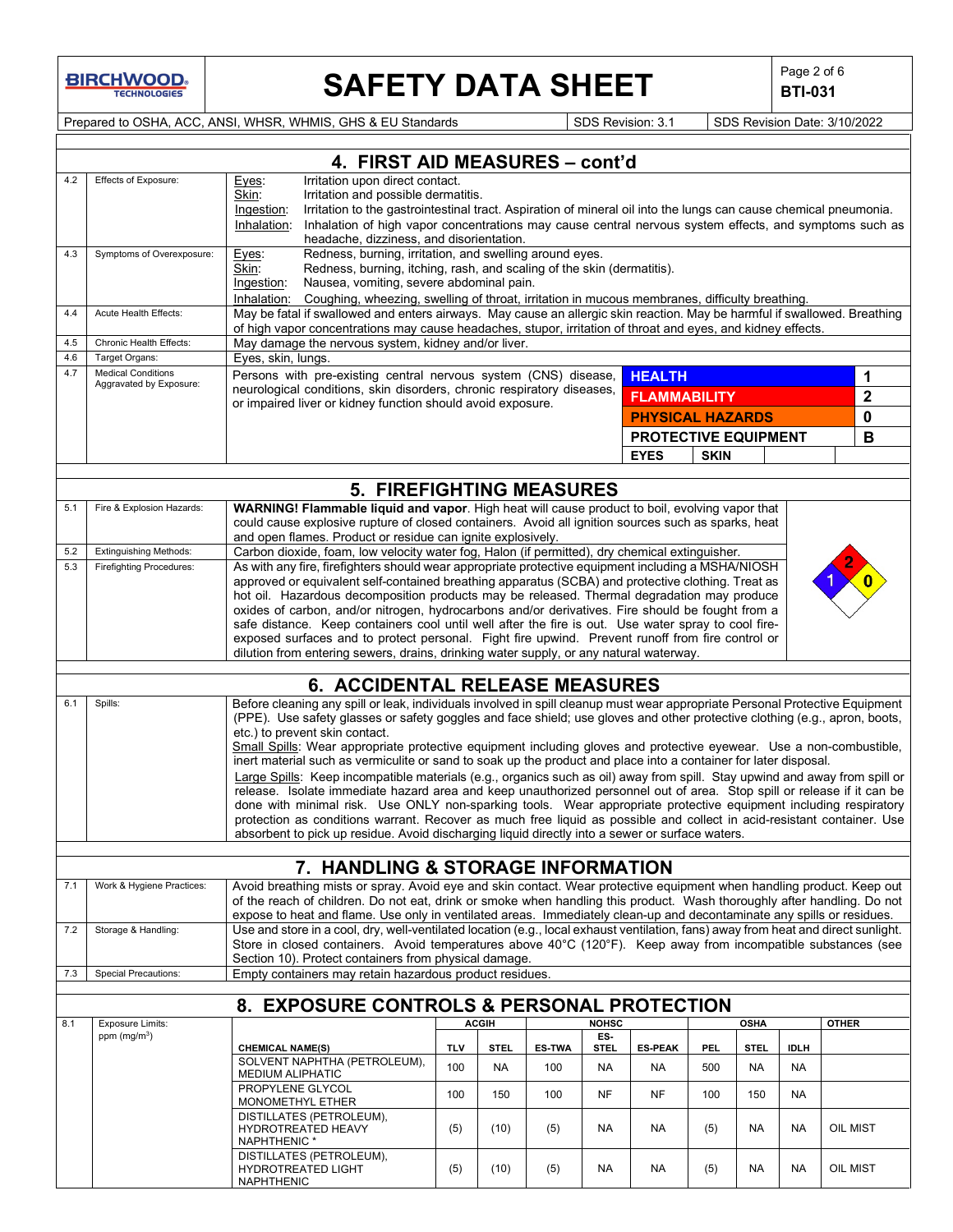

# **SAFETY DATA SHEET**  $\left|\begin{array}{c} \text{Page 3 of 6} \\ \text{BIT-031} \end{array}\right|$

**BTI-031**

Prepared to OSHA, ACC, ANSI, WHSR, WHMIS, GHS & EU Standards SDS Revision: 3.1 SDS Revision Date: 3/10/2022

|      |                                        | 8. EXPOSURE CONTROLS & PERSONAL PROTECTION - cont'd                                                                                                                                                                                                                                                                            |
|------|----------------------------------------|--------------------------------------------------------------------------------------------------------------------------------------------------------------------------------------------------------------------------------------------------------------------------------------------------------------------------------|
| 8.2  | Ventilation & Engineering<br>Controls: | Use local or general exhaust ventilation to effectively remove and prevent buildup of vapors or mist generated from the<br>handling of this product. Ensure appropriate decontamination equipment is available (e.g., sink, safety shower, eye-wash<br>station).                                                               |
| 8.3  | Respiratory Protection:                | In instances where vapors or sprays of this product are generated, and respiratory protection is needed,<br>use only protection authorized by 29 CFR §1910.134, applicable U.S. State regulations, or the Canadian<br>CAS Standard Z94.4-93 and applicable standards of Canadian Provinces, EC member States, or<br>Australia. |
| 8.4  | Eye Protection:                        | Safety glasses with side shields must be used when handling or using this product. A protective face<br>$\bigcirc$<br>shield is also recommended.                                                                                                                                                                              |
| 8.5  | Hand Protection:                       | Wear protective, chemical-resistant gloves (e.g., neoprene) when using or handling this product.                                                                                                                                                                                                                               |
| 8.6  | <b>Body Protection:</b>                | Not required under normal conditions of use. A chemical resistant apron and/or protective clothing are<br>recommended when handling or using large quantities (e.g., > 5 gallons (18.9 L)) of this product.                                                                                                                    |
|      |                                        | 9. PHYSICAL & CHEMICAL PROPERTIES                                                                                                                                                                                                                                                                                              |
| 9.1  | Appearance:                            | <b>Brown liquid</b>                                                                                                                                                                                                                                                                                                            |
| 9.2  | Odor:                                  | Kerosene odor                                                                                                                                                                                                                                                                                                                  |
| 9.3  | Odor Threshold:                        | <b>NA</b>                                                                                                                                                                                                                                                                                                                      |
| 9.4  | pH:                                    | <b>NA</b>                                                                                                                                                                                                                                                                                                                      |
| 9.5  | Melting Point/Freezing Point:          | -55 °C (-67 °F) - Solvent Naphtha                                                                                                                                                                                                                                                                                              |
| 9.6  | Initial Boiling Point/Boiling          | > 148.9 °C (> 300 °F)                                                                                                                                                                                                                                                                                                          |
|      | Range:                                 |                                                                                                                                                                                                                                                                                                                                |
| 9.7  | Flashpoint:                            | 47.2 °C (117 °F)                                                                                                                                                                                                                                                                                                               |
| 9.8  | Upper/Lower Flammability<br>Limits:    | LEL: 1.0 %; UEL: 6.0 %                                                                                                                                                                                                                                                                                                         |
| 9.9  | Vapor Pressure:                        | 0.13 mmHg @ $68 °F / 20 °C$ - Solvent Naphtha                                                                                                                                                                                                                                                                                  |
| 9.10 | Vapor Density:                         | $> 1.0$ (air = 1.0)                                                                                                                                                                                                                                                                                                            |
| 9.11 | Relative Density:                      | 0.805                                                                                                                                                                                                                                                                                                                          |
| 9.12 | Solubility:                            | Immiscible (water)                                                                                                                                                                                                                                                                                                             |
| 9.13 | Partition Coefficient (log Pow):       | <b>NA</b>                                                                                                                                                                                                                                                                                                                      |
| 9.14 | Autoignition Temperature:              | 316 °C (600 °F) - Solvent Naphtha                                                                                                                                                                                                                                                                                              |
| 9.15 | Decomposition Temperature:             | <b>NA</b>                                                                                                                                                                                                                                                                                                                      |
| 9.16 | Viscosity:                             | <b>NA</b>                                                                                                                                                                                                                                                                                                                      |
| 9.17 | Other Information:                     | Evaporation Rate: < $1.0$ (ethyl ether = $1.0$ ); VOC: 70% v/v                                                                                                                                                                                                                                                                 |
|      |                                        | <b>10. STABILITY &amp; REACTIVITY</b>                                                                                                                                                                                                                                                                                          |
| 10.1 | Stability:                             | Stable under normal storage and use conditions.                                                                                                                                                                                                                                                                                |
| 10.2 | Hazardous Decomposition                | Reaction with strong reducing agents and oxidizer can create a fire. Thermal decomposition may produce carbon and                                                                                                                                                                                                              |
|      | Products:                              | nitrogen oxides, hydrocarbons and/or derivatives                                                                                                                                                                                                                                                                               |
| 10.3 | Hazardous Polymerization:              | Will not occur.                                                                                                                                                                                                                                                                                                                |
| 10.4 | Conditions to Avoid:                   | Excessive heat and incompatible materials.                                                                                                                                                                                                                                                                                     |
| 10.5 | Incompatible Substances:               | Strong reducing agents, acids, alkalis, oxidizing agents.                                                                                                                                                                                                                                                                      |
|      |                                        | <b>11. TOXICOLOGICAL INFORMATION</b>                                                                                                                                                                                                                                                                                           |
| 11.1 | Routes of Entry:                       | Inhalation:<br>Absorption:<br>Ingestion:<br><b>YES</b><br><b>YES</b><br>NO                                                                                                                                                                                                                                                     |
| 11.2 | <b>Toxicity Data:</b>                  | Solvent Naphtha (petroleum), Medium Aliphatic: LD50 (oral, rat) > 5,000 mg/kg; Propylene Glycol Monomethyl Ether: LD <sub>50</sub><br>(oral, rat) = 5,660 mg/kg                                                                                                                                                                |
| 11.3 | Acute Toxicity:                        | See Section 4.4                                                                                                                                                                                                                                                                                                                |
| 11.4 | Chronic Toxicity:                      | See Section 4.5                                                                                                                                                                                                                                                                                                                |
| 11.5 | Suspected Carcinogen:                  | <b>NA</b>                                                                                                                                                                                                                                                                                                                      |
| 11.6 | Reproductive Toxicity:                 | This product is not reported to cause reproductive toxicity in humans.                                                                                                                                                                                                                                                         |
|      | Mutagenicity:                          | This product is not reported to produce mutagenic effects in humans.                                                                                                                                                                                                                                                           |
|      | Embryotoxicity:                        | This product is not reported to produce embryotoxic effects in humans.                                                                                                                                                                                                                                                         |
|      | Teratogenicity:                        | This product is not reported to cause teratogenic effects in humans.                                                                                                                                                                                                                                                           |
|      | Reproductive Toxicity:                 | This product is not reported to cause reproductive effects in humans.                                                                                                                                                                                                                                                          |
| 11.7 | Irritancy of Product:                  | See Section 4.2                                                                                                                                                                                                                                                                                                                |
| 11.8 | <b>Biological Exposure Indices:</b>    | <b>NE</b>                                                                                                                                                                                                                                                                                                                      |
| 11.9 | Physician Recommendations:             | Treat symptomatically.                                                                                                                                                                                                                                                                                                         |
|      |                                        |                                                                                                                                                                                                                                                                                                                                |
| 12.1 | Environmental Stability:               | <b>12. ECOLOGICAL INFORMATION</b><br>This product is expected to have a low potential to degrade and thus is expected to persist in the environment. 0Do not                                                                                                                                                                   |
|      |                                        | allow to enter into soil/subsoil. If product enters soil, it will be mobile and may contaminate groundwater.                                                                                                                                                                                                                   |
| 12.2 | Effects on Plants & Animals:           | No data available.                                                                                                                                                                                                                                                                                                             |
| 12.3 | Effects on Aquatic Life:               | No data available.                                                                                                                                                                                                                                                                                                             |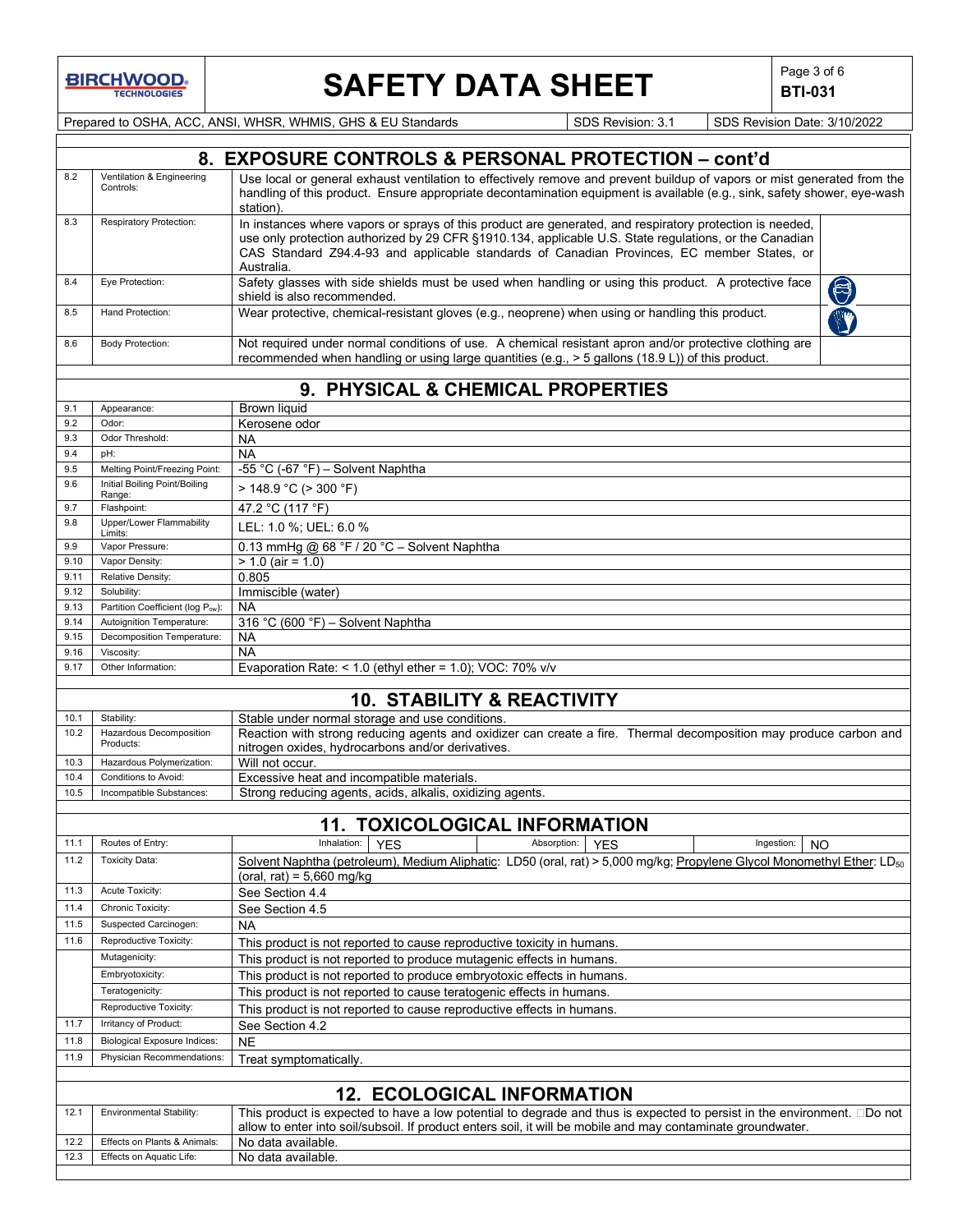

# **SAFETY DATA SHEET**  $\left|\begin{array}{c} \mathsf{Page 4 of 6} \\ \mathsf{BTI-031} \end{array}\right|$

**BTI-031**

Prepared to OSHA, ACC, ANSI, WHSR, WHMIS, GHS & EU Standards Superinted Superinted Superinted State: 3/10/2022

### **13. DISPOSAL CONSIDERATIONS** 13.1 Waste Disposal: Review current local, state and federal laws, codes, statutes and regulations to determine current status and appropriate disposal method for the ingredients listed in Section 2. Any disposal practice must be in compliance with local, state, and federal laws and regulations. Contact the appropriate agency for specific information. Treatment, transport, storage and disposal of hazardous waste must be provided by a licensed facility or waste hauler. 13.2 Special Considerations: U.S. EPA Hazardous Waste Number D001 (Ignitability). If incinerated, the resulting ash will contain extractable barium. A waste with extractable barium of 100 ppm or greater is assigned EPA Hazardous Waste Number D005 (Toxicity Characteristic – Barium).

### **14. TRANSPORTATION INFORMATION**

The basic description (ID Number, proper shipping name, hazard class & division, packing group) is shown for each mode of transportation. Additional descriptive information may be required by 49 CFR, IATA/ICAO, IMDG and the CTDGR.

| 14.1 | 49 CFR (GND):        | NOT REGULATED PER 49 CFR 173.150(f)(2) - NON-BULK PKG VOL $\leq$ 119 U.S. GLS (450 L)                                                    |                         |
|------|----------------------|------------------------------------------------------------------------------------------------------------------------------------------|-------------------------|
|      |                      | UN1993, FLAMMABLE LIQUIDS, N.O.S. (SOLVENT NAPHTHA), 3, III (LTD QTY - IP VOL ≤ 5.0 L)                                                   |                         |
| 14.2 | IATA (AIR):          | ID8000, CONSUMER COMMODITY, 9 (IP VOL ≤ 0.5 L)<br>UN1993, FLAMMABLE LIQUIDS, N.O.S. (SOLVENT NAPHTHA), 3, III (LTD QTY - IP VOL ≤ 1.0 L) |                         |
| 14.3 | IMDG (OCN):          | UN1993, FLAMMABLE LIQUIDS, N.O.S. (SOLVENT NAPHTHA), 3, III (LTD QTY - IP VOL ≤ 5.0 L)                                                   |                         |
| 14.4 | TDGR (Canadian GND): | UN1993, FLAMMABLE LIQUIDS, N.O.S. (SOLVENT NAPHTHA), 3, III (LTD QTY - IP VOL ≤ 5.0 L)                                                   | <b>FLAMMABLE LIQUID</b> |
| 14.5 | ADR/RID (EU):        | UN1993, FLAMMABLE LIQUIDS, N.O.S. (SOLVENT NAPHTHA), 3, III (LTD QTY - IP VOL ≤ 5.0 L)                                                   |                         |
| 14.6 | SCT (MEXICO):        | UN1993, LIQUIDOS INFLAMMABLES, N.E.P. (NAFTA SOLVENTE), 3, III<br>(CANTIDAD LIMITADA-IP VOL ≤ 5.0 L)                                     |                         |
| 14.7 | ADGR (AUS):          | UN1993, FLAMMABLE LIQUIDS, N.O.S. (SOLVENT NAPHTHA), 3, III (LTD QTY - IP VOL ≤ 5.0 L)                                                   |                         |



## **15. REGULATORY INFORMATION**

| 15.1 | <b>SARA Reporting</b><br>Requirements: | This product contains Propylene Glycol Monomethyl Ether, a substance subject to SARA Title III, section 313 reporting<br>requirements.                                                                                                                                                                                                                                                                                                                                                                                                                                                                                                                                                                                                                                                                                                                                                                                                                                                                                                                                                                              |
|------|----------------------------------------|---------------------------------------------------------------------------------------------------------------------------------------------------------------------------------------------------------------------------------------------------------------------------------------------------------------------------------------------------------------------------------------------------------------------------------------------------------------------------------------------------------------------------------------------------------------------------------------------------------------------------------------------------------------------------------------------------------------------------------------------------------------------------------------------------------------------------------------------------------------------------------------------------------------------------------------------------------------------------------------------------------------------------------------------------------------------------------------------------------------------|
| 15.2 | <b>SARA TPQ:</b>                       | <b>NA</b>                                                                                                                                                                                                                                                                                                                                                                                                                                                                                                                                                                                                                                                                                                                                                                                                                                                                                                                                                                                                                                                                                                           |
| 15.3 | <b>TSCA Inventory Status:</b>          | The components of this product are listed on the TSCA Inventory.                                                                                                                                                                                                                                                                                                                                                                                                                                                                                                                                                                                                                                                                                                                                                                                                                                                                                                                                                                                                                                                    |
| 15.4 | <b>CERCLA Reportable Quantity:</b>     | <b>NA</b>                                                                                                                                                                                                                                                                                                                                                                                                                                                                                                                                                                                                                                                                                                                                                                                                                                                                                                                                                                                                                                                                                                           |
| 15.5 | Other Federal Requirements:            | <b>NA</b>                                                                                                                                                                                                                                                                                                                                                                                                                                                                                                                                                                                                                                                                                                                                                                                                                                                                                                                                                                                                                                                                                                           |
| 15.6 | Other Canadian Regulations:            | This product has been classified according to the hazard criteria of the HPR and the SDS contains<br>all of the information required by the HPR. The components of this product are listed on the<br>DSL/NDSL. None of the components of this product are listed on the Priorities Substances List.<br>WHMIS Class B3 (Flammable). WHMIS Class D2B (Materials Causing Other Toxic Effects).                                                                                                                                                                                                                                                                                                                                                                                                                                                                                                                                                                                                                                                                                                                         |
| 15.7 | State Regulatory Information:          | Propylene Glycol Monomethyl Ether is found on the following state criteria lists: Florida Toxic Substances List (FL),<br>Massachusetts Hazardous Substances List (MA), Minnesota Hazardous Substances List (MN), Pennsylvania Right-to-<br>Know List (PA), and Washington Permissible Exposures List (WA).<br>No other ingredients in this product, present in a concentration of 1.0% or greater, are listed on any of the following state<br>criteria lists: California Proposition 65 (CA65), Delaware Air Quality Management List (DE), Florida Toxic Substances<br>List (FL), Massachusetts Hazardous Substances List (MA), Michigan Critical Substances List (MI), Minnesota Hazardous<br>Substances List (MN), New Jersey Right-to-Know List (NJ), New York Hazardous Substances List (NY), Pennsylvania<br>Right-to-Know List (PA), Washington Permissible Exposures List (WA), Wisconsin Hazardous Substances List (WI). This<br>product does not contain any chemicals known to the State of California to cause cancer or other reproductive harm. For<br>more information go to www.P65Warnings.ca.gov. |
| 15.8 | Other Requirements:                    | This product is found on the following inventory lists: Australia - AICS, China – IECSC, Europe – ELINCS/EINEC,<br>Japan - ENCS; Korea - KECI; New Zealand - NZIoC; {Philippines - PICCS; USA - TSCA.                                                                                                                                                                                                                                                                                                                                                                                                                                                                                                                                                                                                                                                                                                                                                                                                                                                                                                               |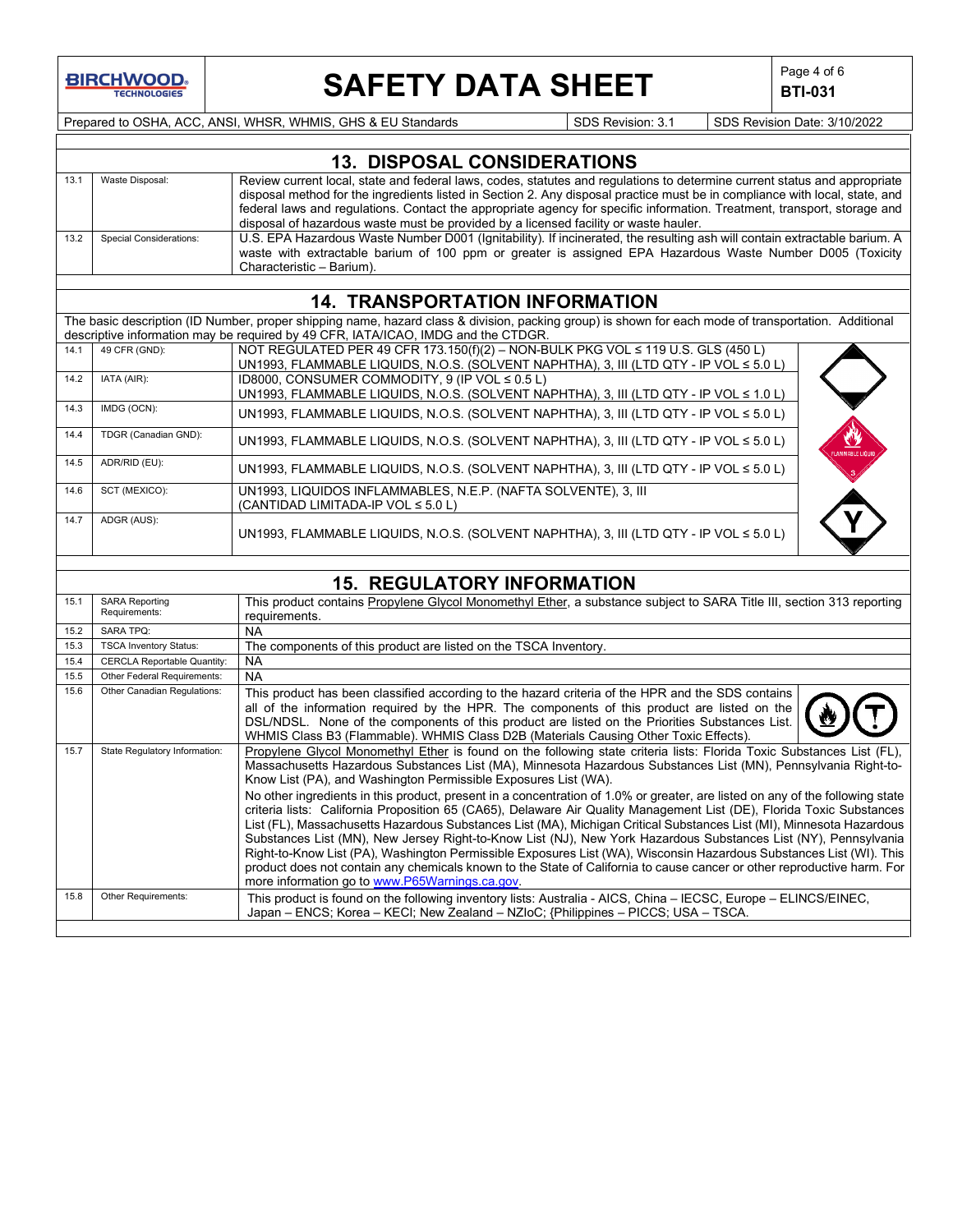**BIRCHWOOD** 

# **SAFETY DATA SHEET**  $\left|\begin{array}{c} \mathsf{Page 5 of 6} \\ \mathsf{BTL 031} \end{array}\right|$

**BTI-031**

Prepared to OSHA, ACC, ANSI, WHSR, WHMIS, GHS & EU Standards Superinted SDS Revision: 3.1 SDS Revision Date: 3/10/2022

|      | <b>16. OTHER INFORMATION</b> |                                                                                                                                                                             |                                                                                                                                                                                                                                                                                                                                                                                                                                                                                                                                                                                                                                                                                                                                                                                                                                                                                                                                          |  |  |  |  |
|------|------------------------------|-----------------------------------------------------------------------------------------------------------------------------------------------------------------------------|------------------------------------------------------------------------------------------------------------------------------------------------------------------------------------------------------------------------------------------------------------------------------------------------------------------------------------------------------------------------------------------------------------------------------------------------------------------------------------------------------------------------------------------------------------------------------------------------------------------------------------------------------------------------------------------------------------------------------------------------------------------------------------------------------------------------------------------------------------------------------------------------------------------------------------------|--|--|--|--|
| 16.1 | Other Information:           | <b>up. KEEP OUT OF REACH OF CHILDREN.</b>                                                                                                                                   | DANGER! MAY BE FATAL IF SWALLOWED AND ENTERS AIRWAY, CAUSES DAMAGE TO ORGANS THROUGH<br>PROLONGED OR REPEATED EXPOSURE. FLAMMABLE LIQUID AND VAPOR. Keep container away from heat, hot<br>surfaces, sparks, open flames and other ignition sources. No smoking. Keep container tightly closed. Do not breathe<br>dust/fume/gas/mist/vapors/spray. Wash thoroughly with soap and water after handling. Do not eat, drink, or smoke when<br>using this product. Wear protective gloves/eye protection. Get medical help if you feel unwell. IF SWALLOWED: Get<br>emergency medical help immediately. Do NOT include vomiting. IF ON SKIN: Take off immediately all contaminated<br>clothing. Rinse affected areas with water, or shower. In case of fire: Use carbon dioxide, foam, low velocity water fog,<br>Halon (if permitted), or dry chemical extinguisher to extinguish. Store in a well-ventilated place. Keep cool. Store locked |  |  |  |  |
| 16.2 | Terms & Definitions:         | See last page of this Safety Data Sheet.                                                                                                                                    |                                                                                                                                                                                                                                                                                                                                                                                                                                                                                                                                                                                                                                                                                                                                                                                                                                                                                                                                          |  |  |  |  |
| 16.3 | Disclaimer:                  | edition.                                                                                                                                                                    | This Safety Data Sheet is offered pursuant to OSHA's Hazard Communication Standard, 29 CFR §1910.1200. Other<br>government regulations must be reviewed for applicability to this product. To the best of ShipMate's & Birchwood<br>Technologies' knowledge, the information contained herein is reliable and accurate as of this date; however, accuracy,<br>suitability or completeness is not guaranteed and no warranties of any type, either expressed or implied, are provided.<br>The information contained herein relates only to the specific product(s). If this product(s) is combined with other materials,<br>all component properties must be considered. Data may be changed from time to time. Be sure to consult the latest                                                                                                                                                                                             |  |  |  |  |
| 16.4 | Prepared for:                | <b>Birchwood Technologies</b><br>7900 Fuller Road<br>Eden Prairie, MN 55344 USA<br>Tel: +1 (952) 937-7900<br>Fax: +1 (952) 937-7979<br>http://www.birchwoodtechnologies.com | <b>BIRCHWOOD</b><br><b>TECHNOLOGIES</b>                                                                                                                                                                                                                                                                                                                                                                                                                                                                                                                                                                                                                                                                                                                                                                                                                                                                                                  |  |  |  |  |
| 16.5 | Prepared by:                 | ShipMate, Inc.<br>P.O. Box 787<br>Sisters, Oregon 97759-0787 USA<br>Tel: +1 (310) 370-3600<br>Fax: +1 (310) 370-5700<br>http://www.shipmate.com                             | <b>Jangerous Goods</b><br>Training & Consulting                                                                                                                                                                                                                                                                                                                                                                                                                                                                                                                                                                                                                                                                                                                                                                                                                                                                                          |  |  |  |  |